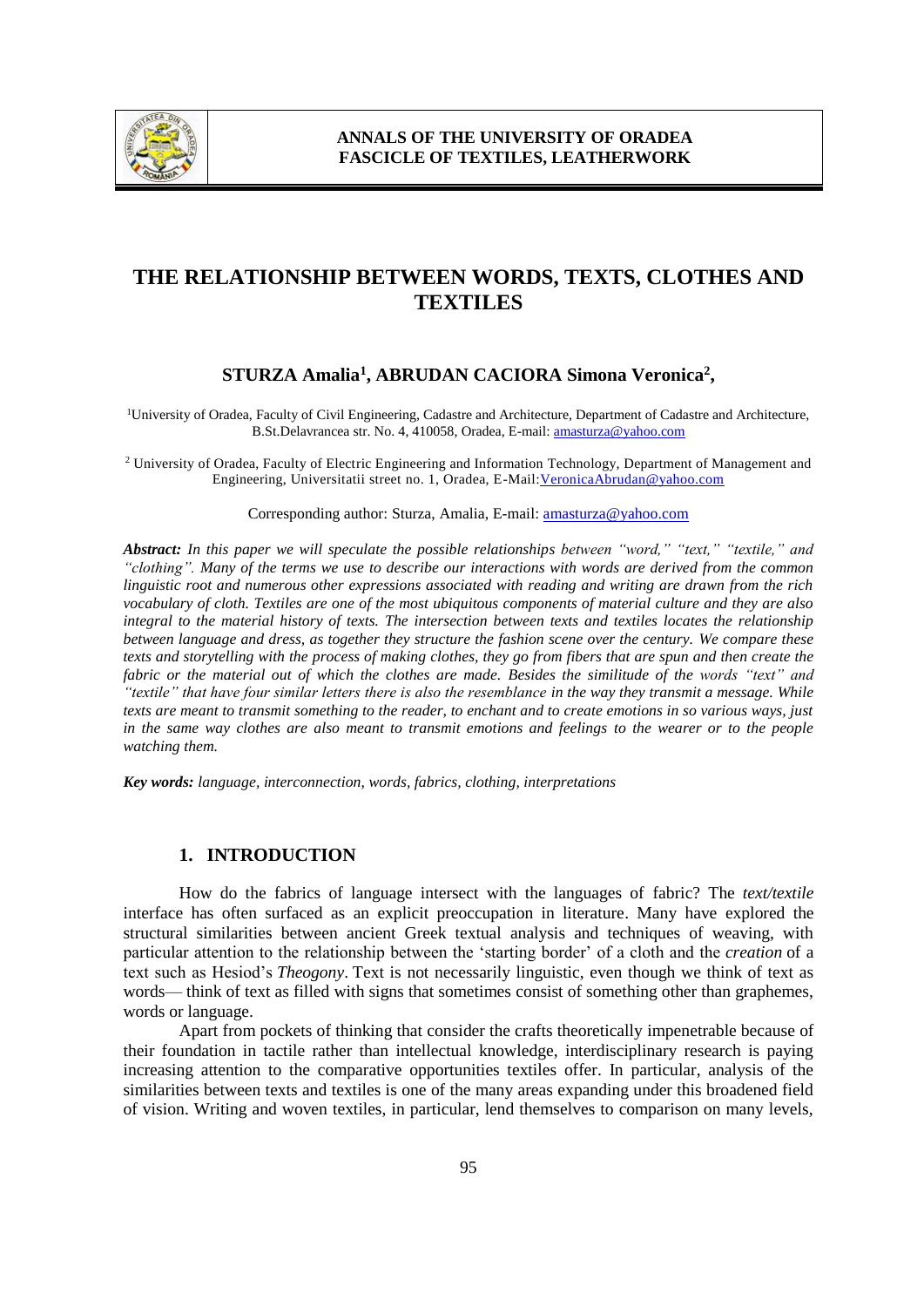

# **ANNALS OF THE UNIVERSITY OF ORADEA FASCICLE OF TEXTILES, LEATHERWORK**

from the linguistic roots the two words share, to the structural similarities found in networks of words and threads.[1]

"Textile" – 1620s, from Latin *textilis* "a web, canvas, woven fabric, cloth, something woven," noun use of *textilis* "woven, wrought," from *texere* "to weave," from PIE root *\*teks-* "to make."[2] "Cloth" is fabric which is made by weaving or knitting a [substance](https://www.collinsdictionary.com/dictionary/english/substance) such as cotton, wool, [silk,](https://www.collinsdictionary.com/dictionary/english/silk) or [nylon.](https://www.collinsdictionary.com/dictionary/english/nylon) Cloth is used [especially](https://www.collinsdictionary.com/dictionary/english/especially) for making clothes.[3]

### **2. GENERAL INFORMATION**

The shared origin of *text* and *textiles* in Latin *texere- to weave* is very interesting and offers many ways to interpret them. Textiles are one of the most ubiquitous components of material culture and they are also integral to the material history of texts. Paper was originally made from cotton rags and in many different cultural and historical settings, texts come wrapped, covered, bound or decorated with textiles. Across the domestic, public, religious and political spheres textiles are often the material forms in which texts are produced, consumed and circulated.

The similitude of printed paper and printed fabric is looked by essayist Amber Shaw as a kind of conflation of the represented thing and the thing itself; in other words with fashion magazines and rag newspaper, the production of the fabric became the very book or magazine, the weave of the page coexistent with the dress fabric, the text with the textile.[4]

India is a land of textiles. Traditionally Indian people are wearing fabrics rather than clothes. Even today lots of Indian women wear sarees on a daily base. So we can say there is a very tight connection between the material i.e. the textile and the clothes themselves.

# **3. DIFFERENT APPROACHES TO TEXTILES**

#### **3.1. Wearing texts on textiles**

Words and cloth have drawn inspiration and meaning from each other for centuries, continuing into the present. The incorporation of the written word into textiles appears in two distinct forms: either words are rendered in a legible manner or they are intentionally illegible. From this difference, one can discern two vastly different forms of motivation for the textile artist. On one hand, the written word is employed to communicate an accessible message. On the other, it is a response to the beauty of mark-making.[5]

From this separation comes a further distinction, the technical rendering of the word itself. Words are sewn, woven, or screen printed onto the surface of fabric or transferred with methods that tend to be associated with the printed word such as Xerox or laser printing. Textual transcription onto cloth brings new techniques to textile design, while methods such as embroidery and weaving often have historical associations. Although these delineations may seem simple, the ways in which textile artists have combined these sources of inspiration are surprisingly broad.

Clothing is one of the most eloquent forms in which we encounter textiles. Ben Cartwright (Cambridge) discussed the way that clothing 'regestures' the body, and emphasized the need to wear rather than merely to look at clothing from the past in order to understand its histories. Cartwright's research explores the ways in which the crafts of spinning and weaving, as 'learnt bodily histories' (performing the task requires the learning of certain repetitive body movements and behaviours), contribute to community and individual identity. He is interested in how these crafts shape the means by which people behave and present themselves to themselves and others - not least in the clothes they wore. Clothing is one of the ways in which people, or groups of people, make themselves distinctive. This is likely to have been as true a thousand or so years ago as it is today. When people take on different roles, new clothes give them new ways of behaving. The tailoring,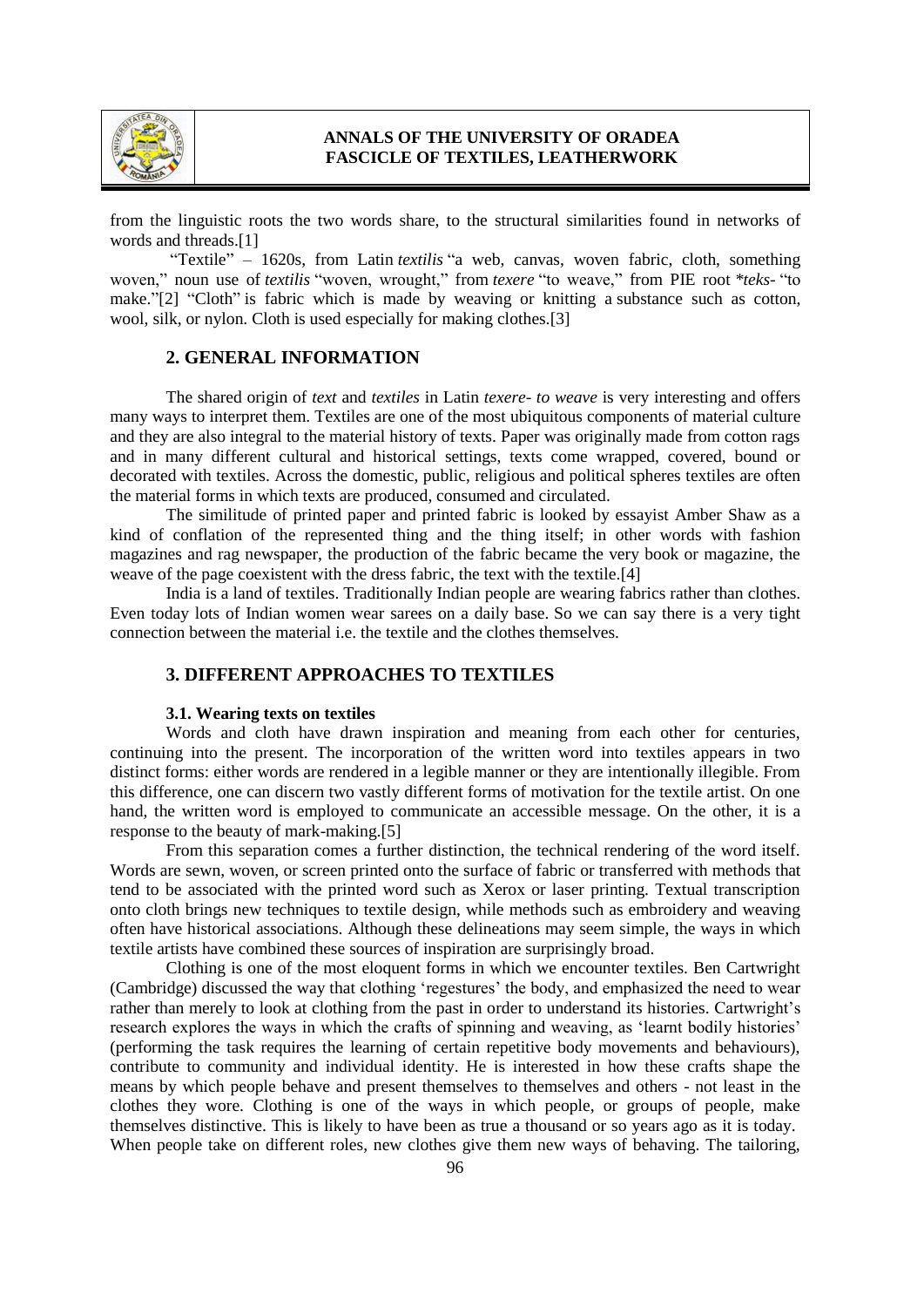

# **ANNALS OF THE UNIVERSITY OF ORADEA FASCICLE OF TEXTILES, LEATHERWORK**

material, and weave of the cloth restrict or emphasise certain movements that made up a social system of manners.[6]

### **3.2. Texts versus Textiles**

In his *In Search of Lost Time,* the French writer Marcel Proust makes a comparison between writing a book and making a dress. His narrator, who is just about to embark on writing a novel, says that instead of building it "ambitiously like a cathedral" he is going to craft it "quite simply like a dress".[7] The book-as-a-dress comparison is ingenious in numerous ways. For one, it lends us a way of looking at a novel as so much more than simply its plot or the basic story. While the plot is something that might give an overall shape to a book, like a certain model to a dress, there is a lot more we judge it by than the basic shape — the colour and feel of the material, and how the invisible seams hidden from sight hold it together.

In order to make a quality dress, you need quality material. The fabric needs to be woven with thought and feeling — in the book's case, *of* thought and feeling. For example in Proust's own *Search*, despite its colossal scale of over three thousand pages, very little happens. Or rather, very little happens in terms of action, while the stuff you might often gloss over in life becomes hugely important. The crux of Proust, one might say, is that the ordinary becomes extraordinary when it happens to *you*.

Another brilliant aspect of Proust's 'not-cathedral-but-a-dress' imagery is that if writing a book is like making a dress, then reading a book can be thought of as wearing one. It breaks down the subject-object opposition between reader and text: a novel is not a holy shrine with limited access. Instead of visiting a 'cathedral,' going in and coming out again, the reader can put the text on and *wear* it out in the world. While someone else has crafted it, the dress subsequently becomes a part of its wearer.

Clothes do not make a man: a garment can never transform us completely, and neither does a book lose its autonomy as a work of art when it is read by thousands or millions of readers and interpreted in different ways. But surely for most of us, what we put on does affect the way we feel, look and behave, and in this sense, what we wear does become a part of who we are. In the same way as with a dress — we can't just know by looking whether it will fit us — with a book, it is not just what the book is *about* that affects us when we read: where, when and how we read condition our experience too.

If we think of our favourite clothes, those perhaps already a bit worn out, the ones that are so comfortable and incredibly difficult to throw out. It is similar to have a favourite book: when we first 'put it on' it seems to shape us and sometimes even change us, but the longer we wear it, the more it becomes moulded to our shape. Indeed, perhaps this is what Proust's narrator means when he says he wants his readers to be not *his* readers, but "the readers of their own selves". A book we fall in love with can reveal us a lot about ourselves, for if we love it, we will end up walking around wearing it and embracing life through its textile.

### **3.3. Textiles and fashion**

There has always been a tight connection between textiles and fashion. They have forever been central to life and were a means of communication. The wearing of clothing is exclusively a human characteristic and is a feature of most human societies. It is not known when humans began wearing clothes but [anthropologists](https://en.wikipedia.org/wiki/Anthropology) believe that animal skins and vegetation were adapted into coverings as protection from cold, heat and rain, especially as humans migrated to new climates. Clothing and textiles have been important in human history and reflect the materials available to a civilization as well as the technologies that had been mastered. The [social](https://en.wikipedia.org/wiki/Social) significance of the finished product reflects their [culture.](https://en.wikipedia.org/wiki/Culture)